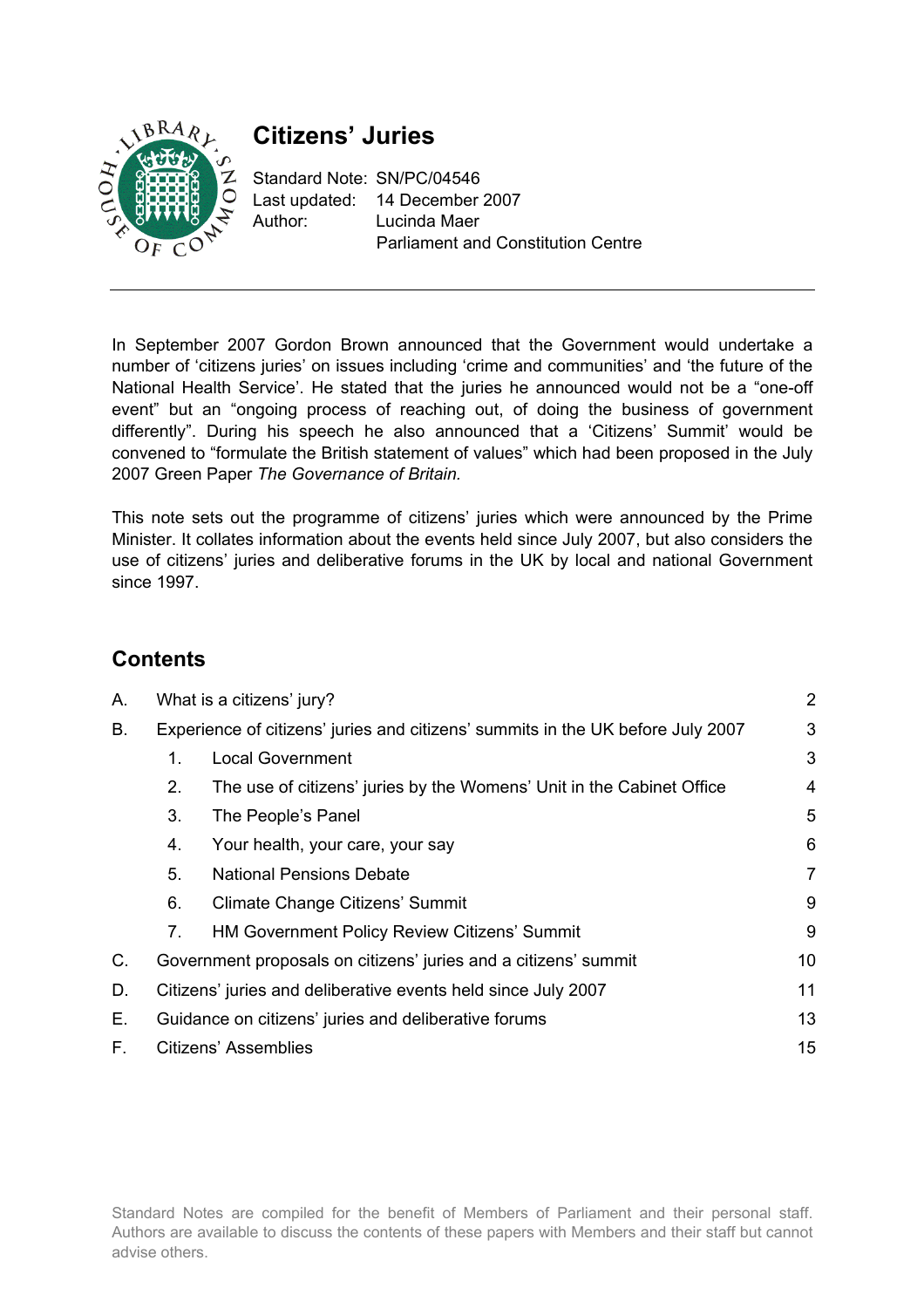## **A. What is a citizens' jury?**

In his report for the Power Inquiry (an independent inquiry into Britain's democracy chaired by Baroness Kennedy QC)<sup>1</sup> on innovations in democracy, Graham Smith of Southampton University explained that:

Citizens' juries bring together a small group of citizens to deliberate on a particular issue. Typically juries have the following features:

- 12 to 24 citizens selected by a stratified random selection process to ensure a diversity of demographic criteria (e.g. age, gender, ethnicity, etc.)

- citizens are paid a small honorarium for participating over a period of 3-4 days citizens hear evidence, cross-examine selected experts and deliberate on the question (s)

- the event is run by an independent organisation and a facilitator ensures fair proceedings;

- at the end of the process citizens produce recommendations in the form of a report; the sponsoring body (e.g. the public authority) is expected to respond to the recommendations.<sup>2</sup>

IPPR was a pioneer of citizens' juries in the UK. In their 1997 publication, they asked:

What distinguishes a citizens' jury from other models? This particular process aims to combine *information, time, scrutiny, deliberation, independence and authority.* Most other forms of opinion research and public involvement have some of these features. What is distinctive is the package: the model is designed to ensure that all features are present to a substantial degree.

The jurors are brought together for about four days. They are asked to address one or more specific questions and are given as much relevant information as possible. They have the chance to cross examine the witnesses who present data and arguments to them, and to call for additional witnesses and information. They have time to deliberate – to discuss and debate the matter in hand, both with the witnesses and amongst themselves in small groups and in plenary sessions – before drawing conclusions. The jury is independent of the commissioning body and its verdict is expected to carry some authority, derived from an understanding that the jury is unbiased and the proceedings are fair and appropriate to the task of citizen participation.

Citizens' juries were first developed in Germany and in the USA. In Germany these developed as 'planning cells' or *plannungzelle,* developed by Prof Peter Dienel of the University of Wuppertal. Planning cells consist of 25 members, sub-divided into sub-groups of five. They are commissioned by local and national government bodies, most often to address practical planning models.<sup>3</sup> In the United States, citizens' juries were pioneered by

<sup>&</sup>lt;sup>1</sup> Library Standard Note SN/PC/3948, *Power to the People: the report of Power, an Independent Inquiry into Britain's Democracy*

<sup>&</sup>lt;sup>2</sup> Graham Smith, *Beyond the Ballot Box: 57 Democratic Innovations from Around the World – A report prepared for the Power Inquiry,* May 2005, p117, http://www.makeitanissue.org.uk/Beyond%20the%20Ballot.pdf (last

viewed 14 December 2007) 3 Anna Coote and Jo Lenaghan, *Citizens' Juries: Theory into practice,* IPPR 1997, p13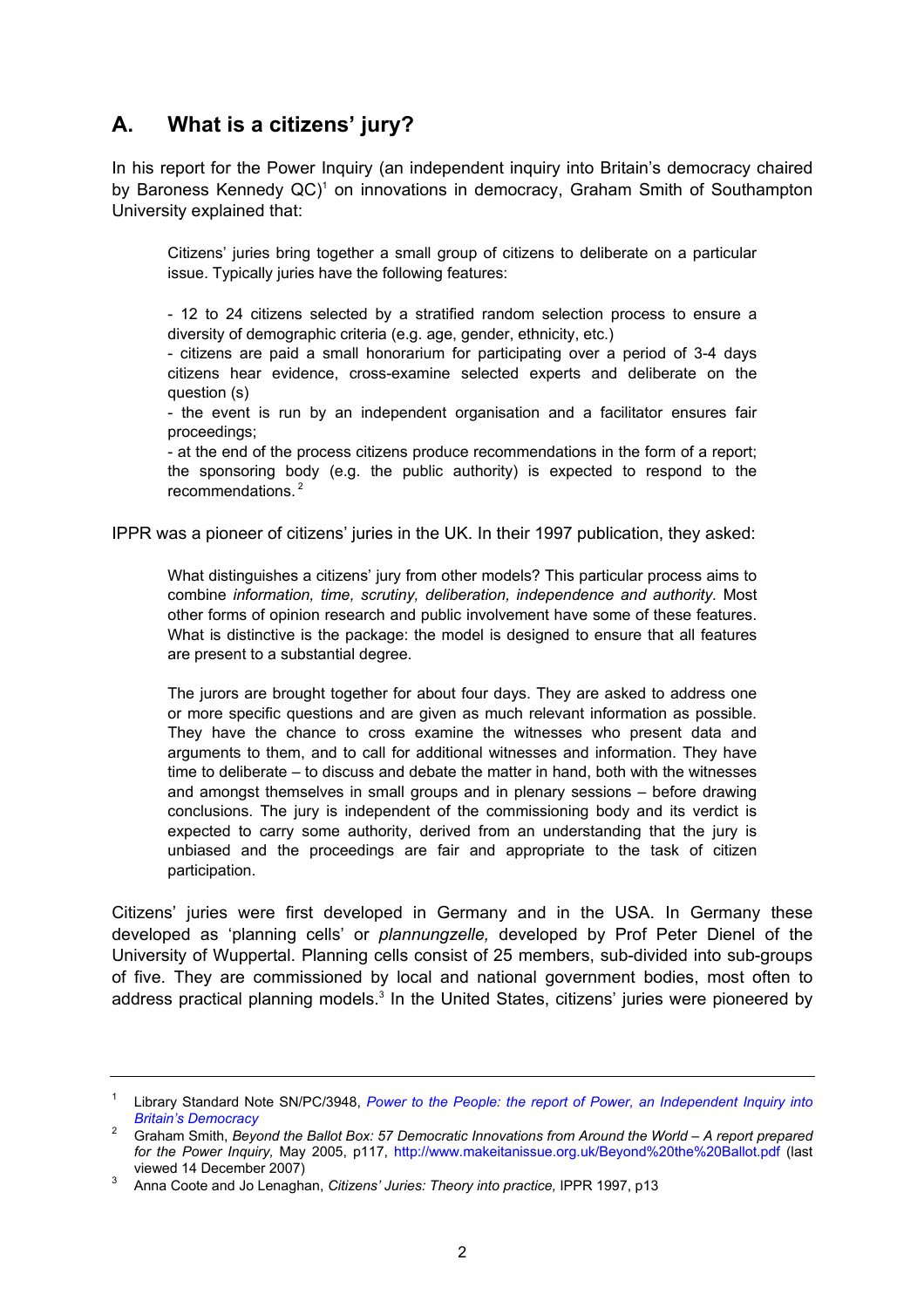Ned Crosby of the independent Jeffereson Centre in Minneapolis.<sup>4</sup> US juries typically have 12 members and were commissioned by the Jefferson Centre with the intention of challenging conventional politicians and their decisions. Commentators have noted that in the United States, juries "have attracted media attention, but as yet appear to have had little direct influence on the political decision-making process" whereas in Germany the planning cells are commissioned by government who agree to take into account their recommendations and judgements in future decision-making processes.<sup>5</sup>

## **B. Experience of citizens' juries and citizens' summits in the UK before July 2007**

Although citizens' juries have been a key part of Gordon Brown's approach to public service reform since he became Prime Minister in June 2007, they have been a feature of policymaking and consultation both in local and central government in the UK since the 1990s. Some examples of their use, and that of larger deliberative forums or 'citizens' summits' are set out below.

#### **1. Local Government**

The importance of consultation in local government was set out by the Government in the 1998 White Paper, *Modern Local Government: In Touch With the People,* which stated that the Government "wishes to see consultation and participation embedded into the culture of all councils... and undertaken across a wide range of each council's responsibilities".<sup>6</sup> The 1998 consultation paper, *Modernising Local Government: Local Democracy and Community Leadership* (DETR) stated that for those councils that expand public participation, "The prize is an ever closer match between the needs and aspirations of communities and the services secured for them by their local authority, better quality service, services secured for them by their local authority, better quality services, greater democratic legitimacy for local government and a new brand of involved and responsible citizenship: in short, reinvigorated local democracy".<sup>7</sup> The paper set out a number of methods to involve the public, including focus groups, citizens' juries, citizens' panels and referendums. On citizens' juries that paper stated that:

4.12 A citizens' jury brings together a group of approximately 12-16 citizens, selected to be representative of the local community, to consider an issue in depth (usually over 3-5 days). The jury are fully briefed and hear information from and question expert witnesses, before discussing the issue amongst themselves. They then draw up their conclusions, facilitated by a trained moderator. A jury is not used to make binding decisions, but to advise or make recommendations about a policy. If the council choose to reject their recommendations, it must say why. In pilot studies, councils welcomed the quality of the reports and recommendations and found that jurors take their role very seriously. But an important issue to address is how to make the jury as representative and free from bias as possible.<sup>8</sup>

<sup>4</sup>

<sup>&</sup>lt;sup>4</sup> http://www.jefferson-center.org (last viewed 14 December 2007)<br><sup>5</sup> Graham Smith and Corrine Wales, *The theory and practice of citizens' juries,* Policy and Politics, vol 27 no 3, July 1999.

<sup>&</sup>lt;sup>o</sup> DTLR, *Modern Local Government: In touch with the people,* Cmnd 4014, para 4.6<br><sup>7</sup> DETR *Modernising Local Covernment: Local Demograpy and Community Localors* 

<sup>&</sup>lt;sup>7</sup> DETR, Modernising Local Government: Local Democracy and Community Leadership, para 4.4

DETR, *Modernising Local Government: Local Democracy and Community Leadership*, para 4.12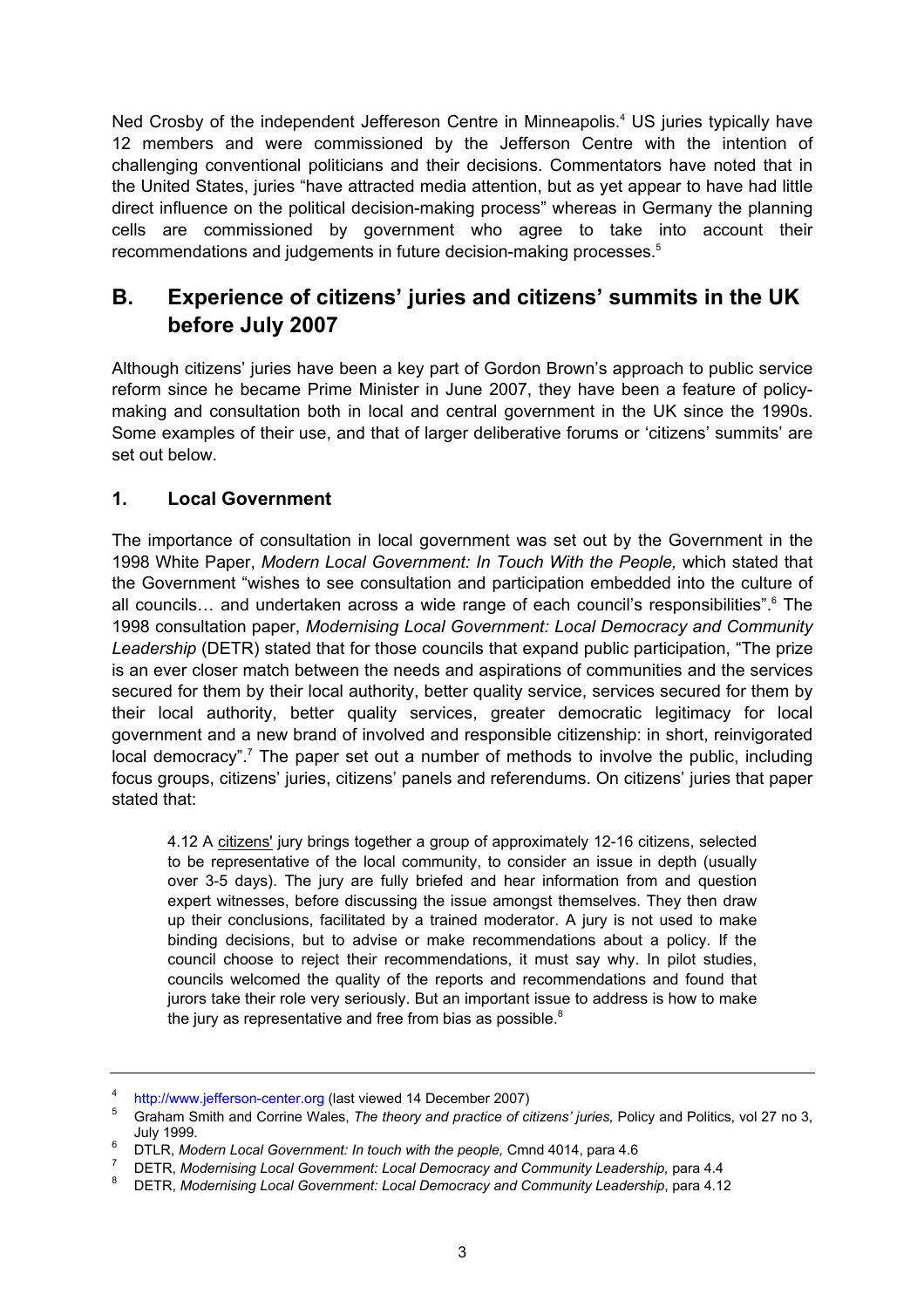The 2001 report *Public Participation: Issues and innovations* from the Public Administration Select Committee provided some examples of their use:

Deliberative approaches include using citizens panels or citizens' juries to examine policy choices, and or calling special conferences to allow actual or prospective users to discuss options in detail. Islington Council, for instance, recently convened a daylong conference meeting with around 60 people to discuss adult education provision in the borough. Participants were paid £50 to spend a day on the issue, and were chosen to include both people who had made no use of adult education opportunities and others who had overcome difficulties to improve their qualifications and job prospects. In Sandwell, in 1999, there was a conference day that 200 old people were involved in. They:

'identified 13 challenges to the chief executives of the health authority and the council which were then fulfilled over the year, and they ranged from very practical issues like a better response to repairs for older people in housing through to some work that took longer, that was about how can we get an approved list of builders of people who are safe for older people to invite into their own homes. I do not think the chief executive of the health authority left to his own devices would have thought that was a hugely important issue for older people, but older people were able to tell us that yes, actually that was one of the things that made them feel confident about staying in their own homes and continuing to live full lives'.<sup>9</sup>

#### **2. The use of citizens' juries by the Womens' Unit in the Cabinet Office**

The Women's Unit commissioned two citizens' juries to "inform the development of a National Childcare Strategy and to advise Ministers on their potential contribution to the new dialogue with women. These were the first juries commissioned by central government and the first women-only juries to be held".<sup>10</sup> The two juries were held in Nottingham in April and May 1998 and involved 15 women in the first jury, and 16 in the second.

An appraisal of the juries was then carried out and published by the Cabinet Office.<sup>11</sup> This concluded that:

Citizens' juries can make an effective contribution to the policy consultation process in a number of ways. Their greatest strength lies in their ability to cover issues in depth and to access the informed views of the public. This arises particularly from the number of days for which they sit, the emphasis on group work, and the unique way in which they combine information provision and group deliberation. As such they seem to prove and effective mechanism for involving the public in the policy debate. They also provide a forum for dialogue between government and the public. They may, therefore have a potential to develop the relationship between them, albeit on a very small scale, although there was also some sceptism among jurors about how much influence juries have on policy development. Finally, taking part in a jury seem

<sup>9</sup> Public Administration Select Committee, *Public Participation: Issues and Innovations,* 26 March 2001, HC 373-I, para 51<br><sup>10</sup> Cabinet Office, *Citizens' juries: An appraisal of their role based on the conduct of two women only juries,* 

<sup>1999,</sup> pii 11 Cabinet Office, *Citizens' juries: An appraisal of their role based on the conduct of two women only juries,* 

<sup>1999</sup>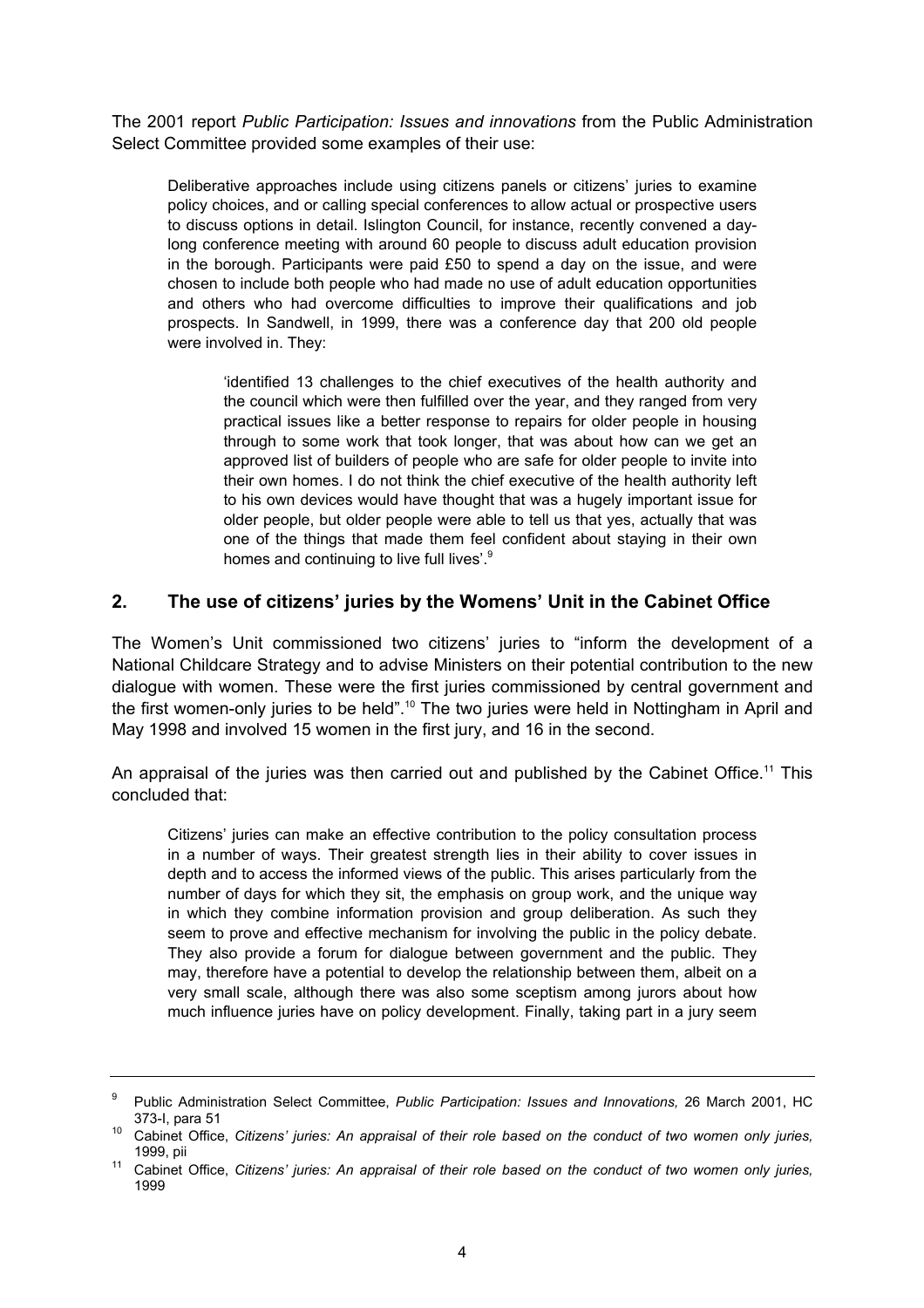sot be a very powerful, beneficial and positive experience for jurors themselves. Both women's juries had a degree of intensity, energy and momentum which is unusual in most other research or consultation for a, and which contributed to jurors' experiences of them as exciting, stimulating, fulfilling and confidence raising.

Despite their obvious strengths as a method of consultation a number of concerns surround their use and application. Clearly, because they involve only a small number of people they are unlikely to reflect fully the views of the wider population. In additions, even where the selection of jurors is carefully controlled, the commitment of time required by jurors and the nature of tasks involved may result in a selection bias. This suggests that a single citizens' jury, conducted in isolation from other research or from consultation exercises, can only make a limited contribution to policy development.

…

Finally, taking part in a jury requires jurors to give an enormous commitment of time and energy. For jurors to consider the process worthwhile there has to be a genuine commitment by the commissioning body to consider the recommendations that the jury makes seriously. However, there may be a danger that commissioning bodies raise jurors' expectations unduly by making unrealistic promises which cannot be met about their contribution to the policy process. $12$ 

#### **3. The People's Panel**

In central government, the Labour government established a People's Panel in 1998. The Panel was made up of 5,000 members of the public. It had a profile that was representative of the UK population in terms of age, gender, region and other demographic indicators. Extra members were recruited to replace those who had left and to ensure the continuing representative nature of the panel over time. An additional 830 members were recruited from ethnic minority groups to make the sample large enough to ensure that the group could be used for quantitative research. Focus groups, in dept interviews and surveys of the Panel or of distinct groups from with the panel were possible. The panel was used for a variety of purpose, from consideration of leaflets on GM food to perceptions of ministerial involvement in the appointments process. By early 2001 the total cost of the panel was £12,112,735.<sup>13</sup>

In 2001 the Public Administration Select Committee commented on the operation of the Panel:

…To date, many of the questions put to panelists have been of quite a general nature, such as 'Do you agree that new technology will make it easier for you to deal with the government'. It has not been used to held identify real policy changes (for example whether pensioners would prefer specific payments or additions to the basic pension)...<sup>14</sup>

They continued:

<sup>&</sup>lt;sup>12</sup> Cabinet Office, *Citizens' juries: An appraisal of their role based on the conduct of two women only juries,* 1999, p iv 13 Public Administration Select Committee, *Public Participation: Issues and Innovations,* 26 March 2001, HC

<sup>373-</sup>I, p xxv, footnote 95 14 Public Administration Select Committee, *Public Participation: Issues and Innovations,* 26 March 2001, HC 373-I, para 68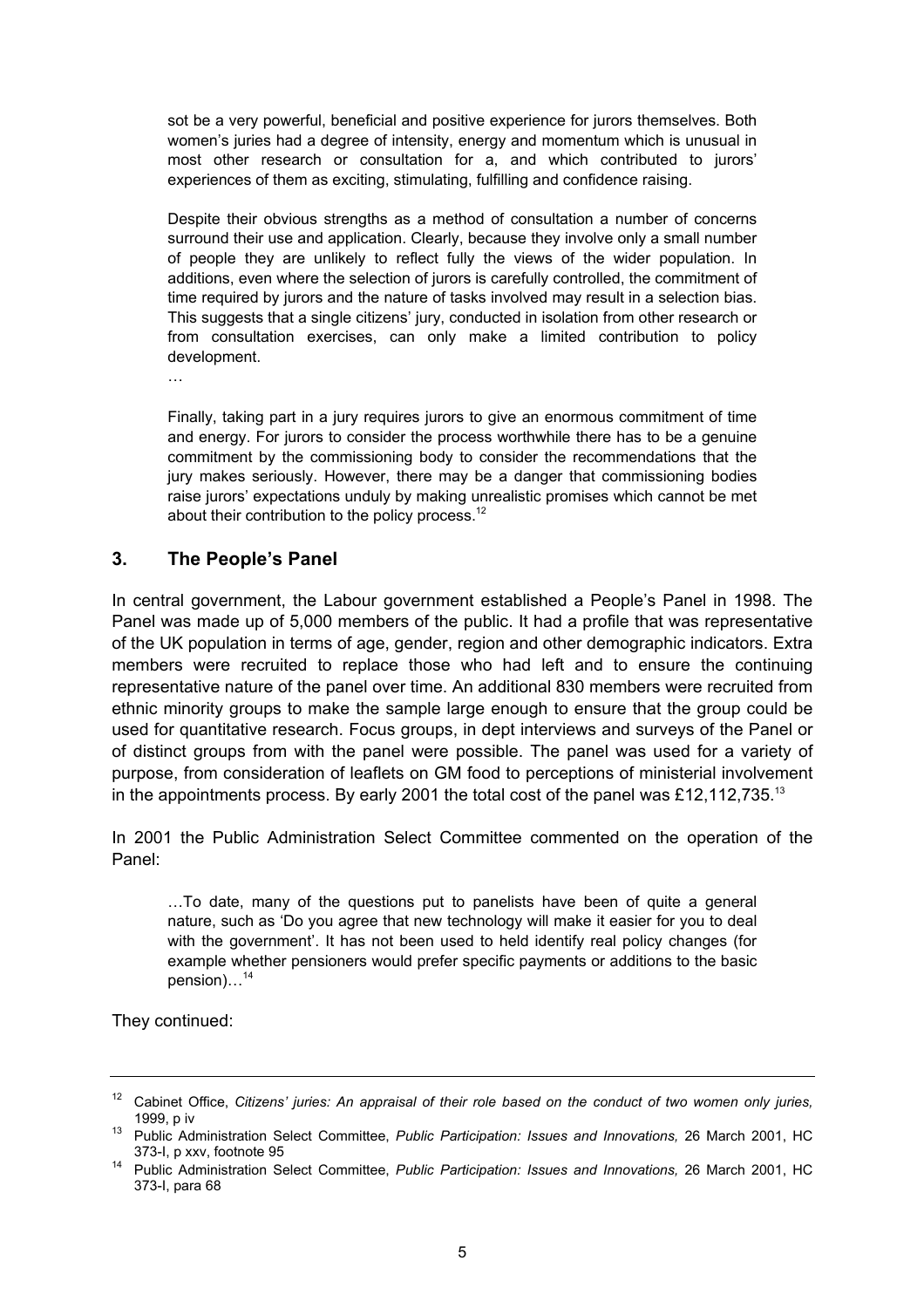Critics argue that the Panel has experienced some problems. It has recently proved necessary to augment the ethnic minority component. The first assessment by the Cabinet Office in March 2000 revealed a high attrition rate: 9% of respondents have asked to leave, 21% have refused to take part in surveys, and 23% have been uncontactable (8% more than once). This leaves the panel more white, middle class, professional and activist. Panel members are also becoming more knowledgeable about, and interested in, public services and so less representative of the public at large. The panel had not been much used either to track opinion through time for cross-cutting surveys and may not be suitable for such work. The density is too thin for recruitment of focus groups and some Departments need larger groups of people to work with than it can provide. Of eighteen users, only eight identified some contribution to decision-making. Additionally, Ben Page of MORI told us that the findings of the panel were in line with other opinion poll data, which raises the question whether it is necessary at all? Overall the Panel seems to us an interesting experiment (as are the panels established by local authorities and other bodies). But **we would like the Cabinet Office to consider how it could be more innovative and distinctive, as well as to keep its usefulness under continuous review.15**

The Panel was wound up in 2002. The Government announced that:

We believe that the People's Panel has been influential in demonstrating the value of establishing the views of citizens and the users of public services in policy-making and service delivery.

Since the People's Panel was set up in 1998, government departments and agencies have improved greatly in their efforts to consult with their customers, and to assess satisfaction with the services they provide.

Therefore, we have taken the decision that there is no longer a need for the Cabinet Office to carry out this function centrally, when it can be done more effectively by departments, agencies and local services as part of their mainstream policy development and service delivery.<sup>16</sup>

The extent to which individual departments took up this work themselves is not clear although several examples are set out below.

#### **4. Your health, your care, your say**

According to the Department of Health website, around 42,000 people took parting the 'Your health, your care, your say' consultation in 2005. Four regional "listening events" were held between September and October 2005 in Gateshead, Leicester, Greater London and Plymouth, each attended by between 50 and 100 people. Participants were divided into groups of 10 to discuss issues surrounding local community health and social care services.

<sup>15</sup> Public Administration Select Committee, *Public Participation: Issues and Innovations,* 26 March 2001, HC 373-I, para 70<br><sup>16</sup> HC Deb 31 Jan 2002 c532W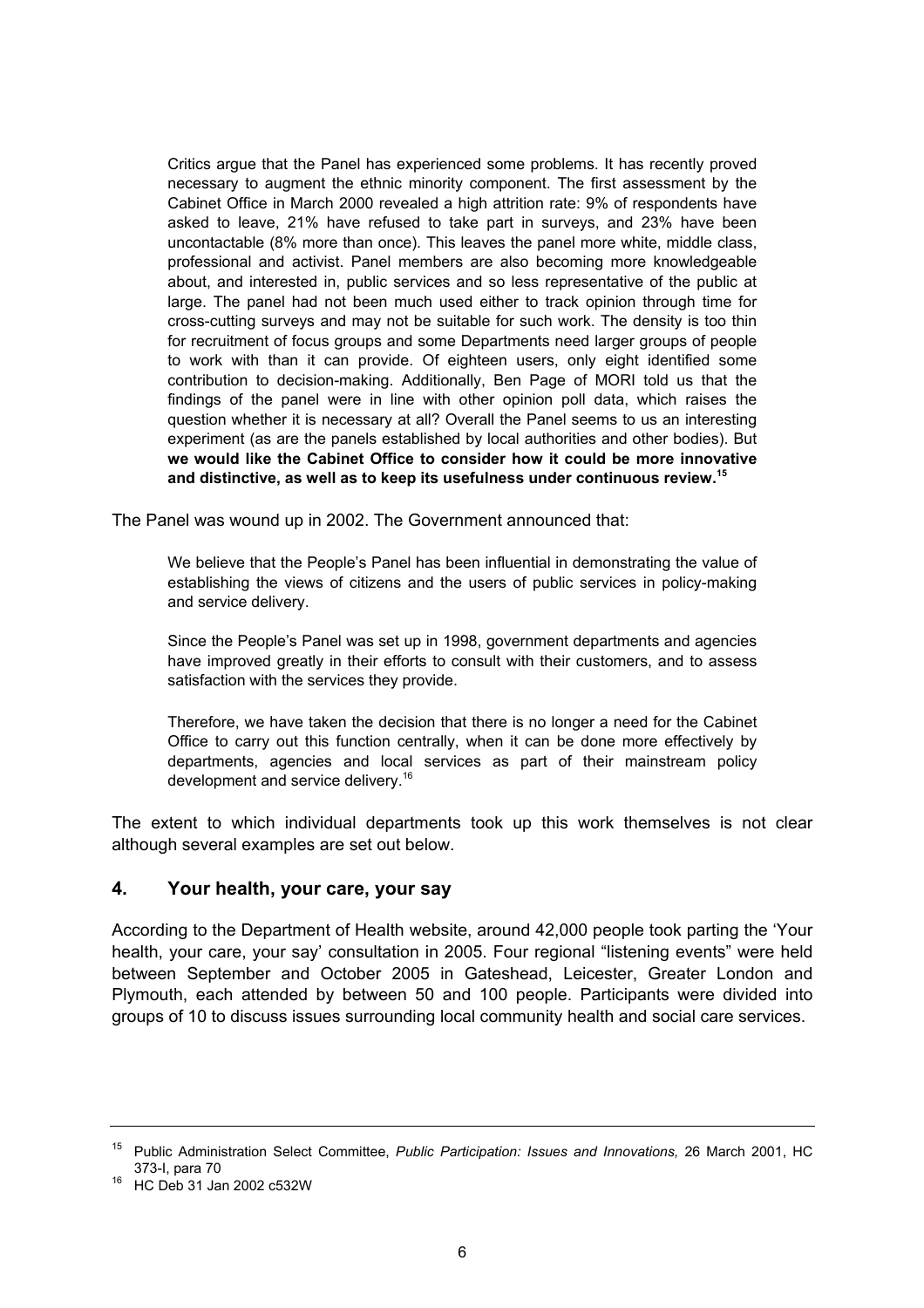These four events were followed by a national citizens' summit which took place in Birmingham on 29 October 2005. The summit was attended by 998 randomly selected participants from around the country. The preliminary report of the summit explained how the selection procedure worked:

To ensure that this consultation exercise reflected the widest possible range of views, people of all ages and social groups from all around England were brought together to give heir opinions on how health and social case services were working. The organisers:

- Sent out packs to 125,000 people in the nine regions of England inviting them to apply to take part in the event
- Asked people who wanted to take part to provide some information about themselves
- Invited people to come along on the day, representing a cross-section of the population of England. Those who attended the Citizens' Summit ranged from teenagers to people in the nineties, they were from a wide variety of social backgrounds, and the came from across the country – from Cornwall to Cumbria. To make sure that the views of people who don't always get involved in this kind of consultation were heard, the organizers asked more people from some specific backgrounds to come along.

The report went on to explain that:

During the course of the discussion, participants voted on a range of options and discussed the reasons why they had made their choices. At the end of the day, everyone reflected on the options their group had selected to see if they would make significant improvements to health services around the country.<sup>17</sup>

The summit was broadcast live on the web.

As well as the "listening events", the public could respond to the consultation process by completing a questionnaire which was available both online and on paper.

The Government published their proposals for reform in the 2006 White Paper *Our Health, Our Care, Our Say*. A follow-up event, 'Holding the Government to Account' was held on 2 March 2006. A selection of over 100 of the 1250 people who took part in the original deliberative events attended the day, where health ministers explained their policies.

#### **5. National Pensions Debate**

National Pensions Day took place on Saturday 18 March 2006. 1075 people took part in discussions in six locations: Northern Ireland, Scotland, South Wales, Birmingham, London and Newcastle. Participants were selected to reflect the UK's adult population. Opinion Leader Research organized these events. According to their report of the day:

People spent their day in groups of 10, made up of people from a range of backgrounds. In their groups they had detailed discussions on the Pensions

<sup>17</sup> *Your Health Your Care Your Say: Preliminary report of citizens' summit, Birmingham,* 29 October 2005.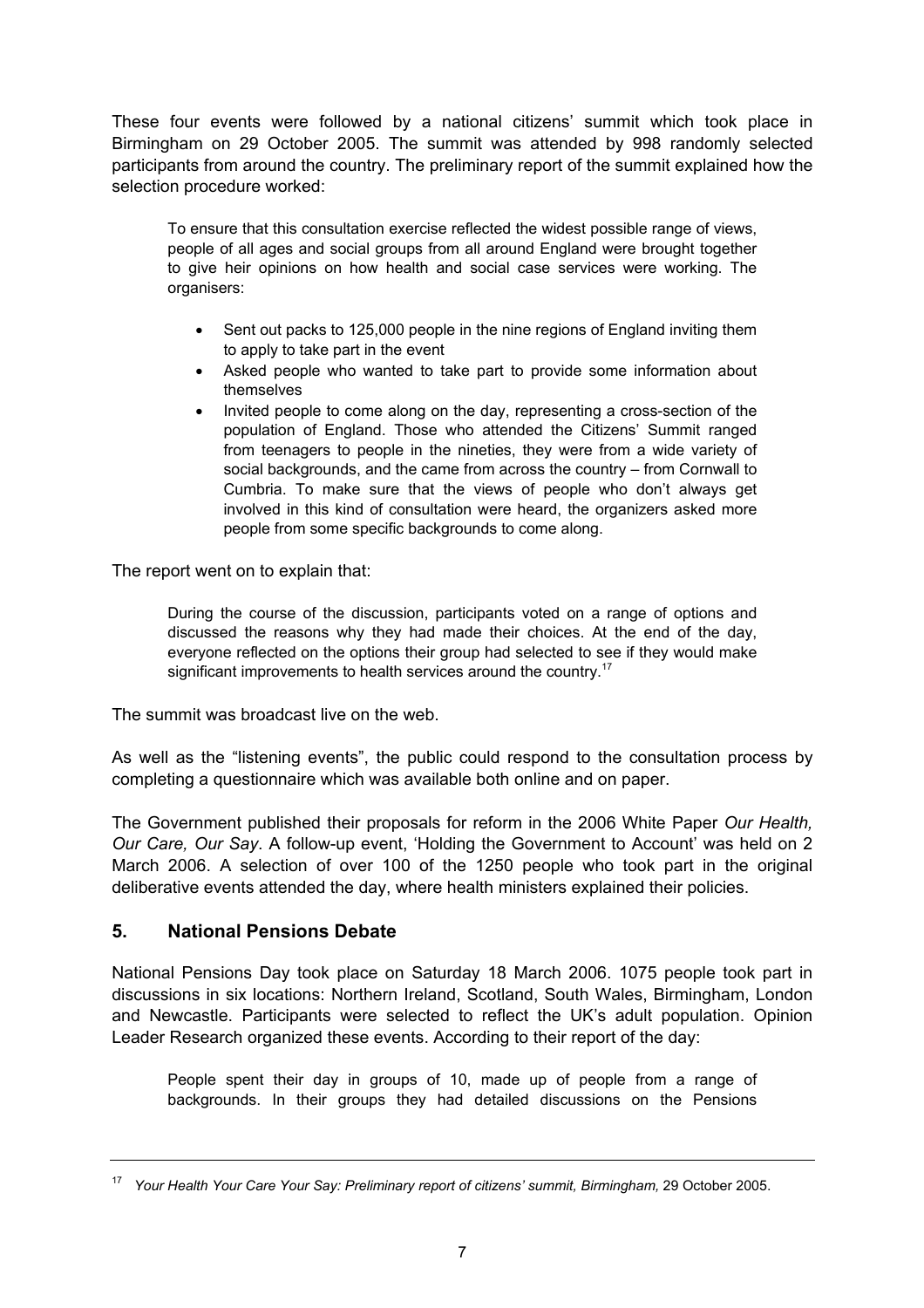Commission's proposals. They also had the opportunity to 'vote' on questions at the heart of the Pensions Commission's proposals, using voting key pads.

Alongside the Pensions Day debates, large numbers of people took part in an online debate and events with stakeholder groups. The organisation People and Participation have reported that:

On the day, the process consisted of small and demographically mixed table groups each with a facilitator for their discussion about policy, as well as plenary sessions for information giving and voting. The information giving included video briefings from Adair Turner and interactive quizzes. Parts of the Turner Report proposals were explained in turn, then debated and voted upon, with results being available immediately. Ministers and members of the Pensions Commission were also present at each event to listen and to conclude proceedings. The satellite link-up on National Pensions Day allowed results and comments to be shared, so that a more in-depth picture could be developed throughout the day.

An online questionnaire was also developed for the project. This was a self-selecting process, available to anyone with access to the Department for Work and Pensions (DWP) website. Publicity was given by national newspapers and via the local recruitment process.

A pension's debate resource pack was developed in order to allow stakeholders to run their own events. This could all be downloaded from the DWP website and feedback from these events was fed back to OLR electronically or by post. The organisations running these events had no restrictions on recruitment and could run the event for whoever they liked.

There was also an interesting comparison of attitudes taken from participants at the beginning and end of the regional events and National Pensions Day events. Before the process even started it was clear that this was an issue people felt strongly about: 93 per cent of participants felt pensions were a "quite important" or "very important" issue. Following the day's events, 55 per cent of participants felt they knew "a lot" about pensions (compared to just 13 per cent at the start). In terms of solutions, at the end of the process participants agreed with the Turner Report that people would have to save more for their retirement (88 per cent), employers would have to contribute more to employees" pensions (85 per cent), a greater share of taxes would have to be spent on pensions (80 per cent) and people would have to work for longer (57 per cent); these were all higher levels of agreement than had occurred at the beginning of the day.

The contrast of these results with those from the online debate showed the online respondents to be overall more motivated (99 per cent considered pensions to be important) and a more informed group (58 per cent already felt they knew "a lot" about pensions). These participants also felt most strongly about saving more, followed by a greater share of taxes going to pensions, increasing average retirement age and pensioners becoming poorer compared with the rest of society.<sup>18</sup>

18 People and Participation website, *National Pensions Debate,* http://www.peopleandparticipation.net/display/CaseStudies/National+Pensions+Debate (last viewed 14 December 2007)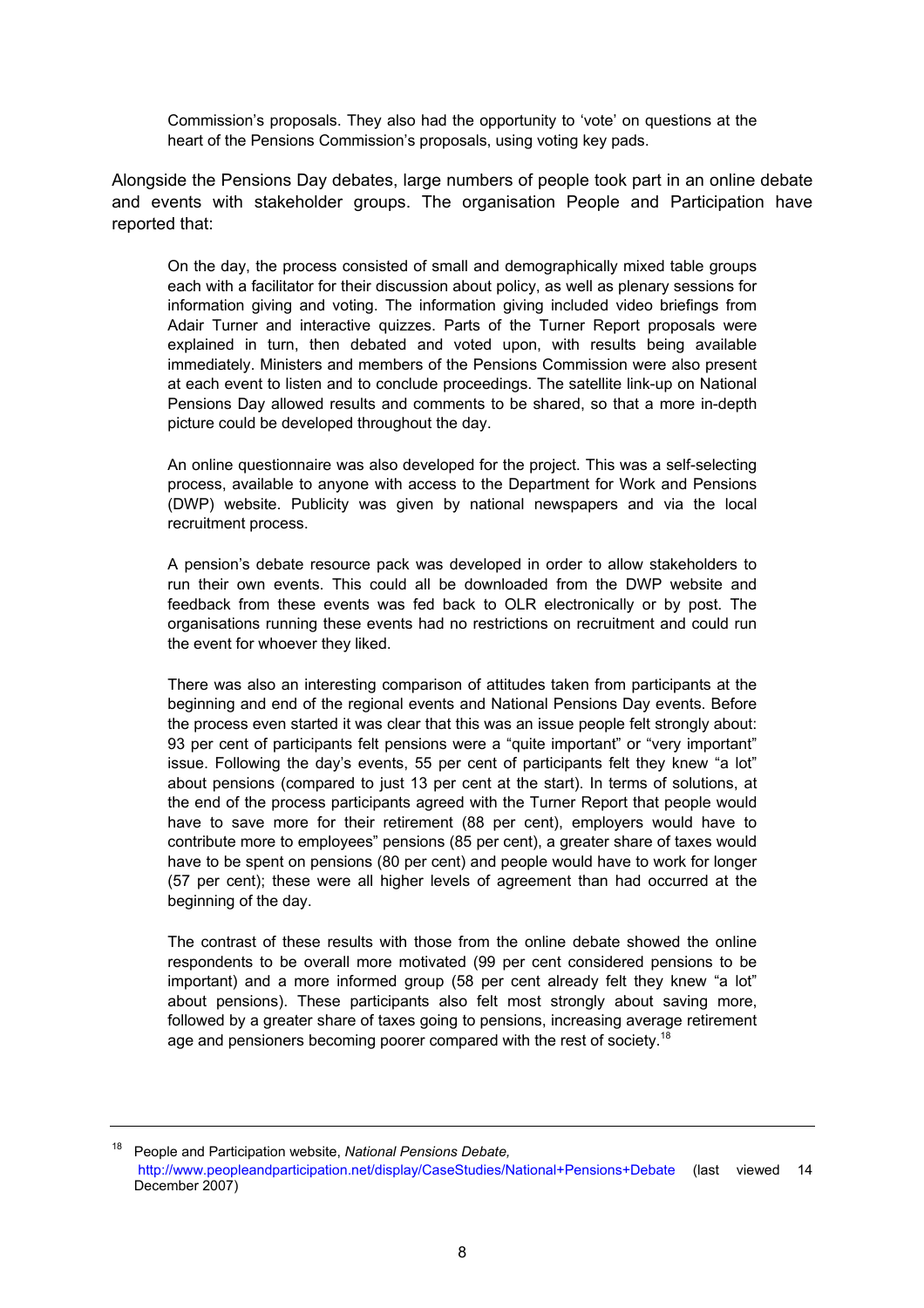#### **6. Climate Change Citizens' Summit**

A Climate Change Citizens' Summit was held in London on Saturday 12 May 2007. A Department for Environment Food and Rural Affairs press release stated that the Citizens' Summit had two key objectives:

As part of the draft Climate Change Bill consultation, to help government design policy to maximize positive individual behaviour on climate change; and

To drive awareness, information and debate on climate change.<sup>19</sup>

The Summit involved a "representative sample" of 150 people, recruited from six locations around the country (London, Birmingham, Bristol, Manchester, Newcastle and Nottingham). Prior to the Summit, all participants took part in regional workshops where they discussed issues around climate change.

The event was organised by Opinion Leader Research.

#### **7. HM Government Policy Review Citizens' Summit**

A Citizens' Summit was held by the Blair Government in March 2007. Sixty people spent a whole day discussing questions about public services as part of the Government's policy review. This followed five citizens forums held around the country (in Leeds, Birmingham, Manchester, London and Bristol), each involving 25 citizens.<sup>20</sup> A Cabinet Office press notice explained:

As part of the Government's policy review looking at future challenges for the country, Ipsos MORI have invited some of the citizens who have taken part in regional forums to come to No 10 to debate the issues on public services in more detail. Citizens will be engaged in debate and will be asked to consider all the facts and deliberate over public service provision in a way that Ministers would have to everyday, considering all the angles and consequences of their decisions.

[…]

After each discussion and debate, they will be asked to vote on key questions about local services; they will be asked to explore how they interact with their local services, how Government can encourage citizens to actively take part in improving their own lives and communities, and whether there is a need for clearer rights and responsibilities as well as how to improve customer service in public services.

The conclusions from the regional forums and the summit will be reported to Cabinet for discussion next week. …<sup>21</sup>

<sup>19</sup> Defra Press Notice, *Citizens' Summit puts climate change in the spotlight,* 12 May 2007, http://www.defra.gov.uk/news/2007/070512a.htm (last viewed 14 December 2007) 20 Number 10 website, *Policy Review,* http://www.pm.gov.uk/output/Page10729.asp (last viewed 14 December

<sup>2007) 21</sup> Cabinet Office website, *No 10 Citizens Summit will take people's conclusions on public services direct to* 

*Cabinet*, http://www.cabinetoffice.gov.uk/newsroom/statements/070302\_summit.aspx (last viewed 14 December 2007)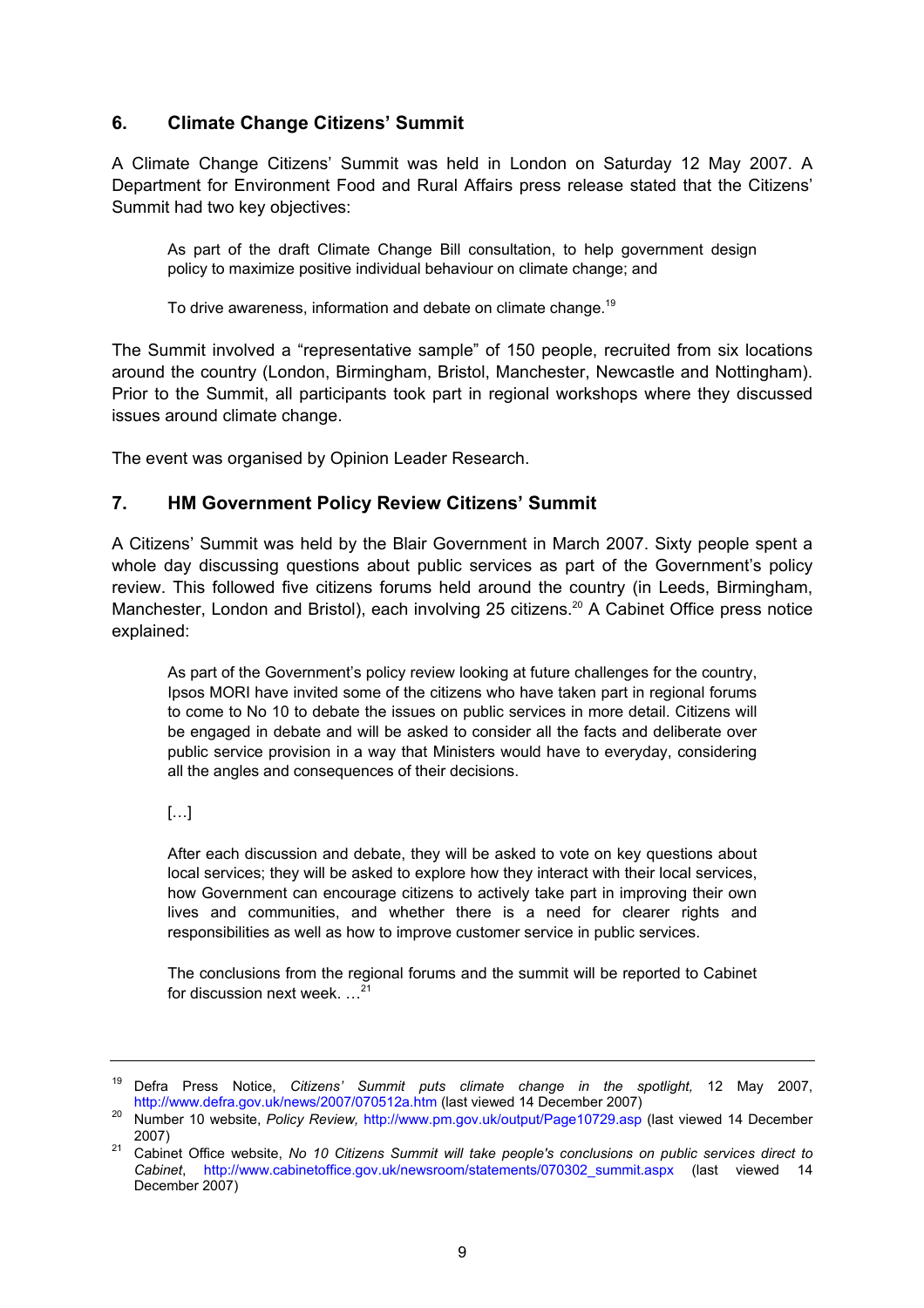## **C. Government proposals on citizens' juries and a citizens' summit**

In a speech given on 3 September 2007 to the National Council of Voluntary Organisations the Prime Minister set out proposals for a series of Citizens' Juries:

…if we are to meet the challenge of engagement the old models of consultation need radical renewal. While they have been useful in shaping policies we have come nowhere near realising the potential of the public to make better policies. I am determined that the wisdom and experience that resides within the British people will be better put to use in the future. Now in the old days when politicians went round the country the principal method of communication was political party speeches from platforms. More recently this country opened up to question and answer sessions where politicians went round the country offering to do questions and then answers, and often, I admit at least in my case, the answers from the politicians were far longer than the questions. Now we need new ways and means to bring together citizens to discuss both specific challenges that need addressing, and concrete proposals that we can discuss for change…

… starting this week we will hold Citizens Juries round the country. The members of these juries will be chosen independently. Participants will be given facts and figures that are independently verified, they can look at real issues and solutions, just as a jury examines a case. And where these citizens juries are held the intention is to bring people together to explore where common ground exists.

The first Citizens Jury will be held later this week on issues related to children, how to ensure that every child can be safe, secure, successful at school; how parents can get the advice and support they need as they try to bring up their children; how we can ensure that our education system for every child reaches the highest standards. And I know too that parents are concerned about whether children are too exposed to harmful violence and sexual imagery in video computer games and on the internet, so as we launch the court consultation on our children's plan we will be looking at all the evidence on the effects of this material, whether we need new rules for the advertising and sale of these products to children and young people, and what more can be done to help parents regulate access to inappropriate material on the internet.

The second Citizens Jury will be held next week on crime and communities. None of us needs reminding, after the all too tragic events of recent weeks, of the horrific consequences of gun and gang violence. We will do everything in our power to catch and convict those responsible for such heinous crimes that have shocked every parent and every community. And we know that for the people in criminal justice agencies to take effective action to enforce the law, the involvement and support of local people is crucial, that crime falls when communities become stronger. So the Citizens Jury on crime will look at how we can empower people in their neighbourhoods to work with the police and other agencies to tackle crime and antisocial behaviour.

It will be followed by nine simultaneous Citizens Juries on the future of the National Health Service, one in each region, linked by video. These will bring together patients, staff, the public. They will examine major questions of concern to people, like access to services, the quality and safety of care, how we can reduce health inequalities.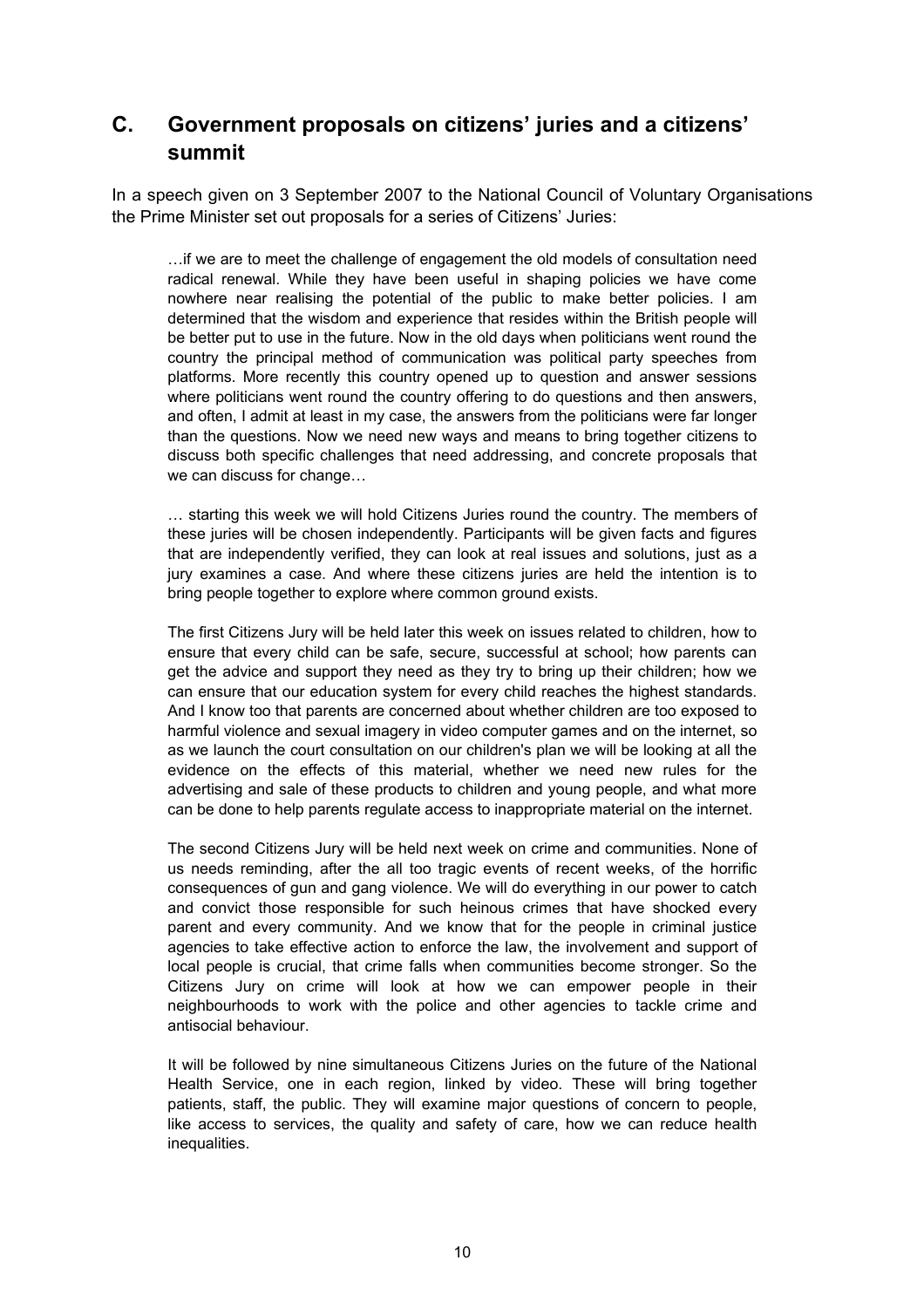So in the next three weeks we will tackle three big issues in Citizens Juries. But this is not a one-off event, it is going to be an ongoing process of reaching out, of doing the business of government differently. So for example I believe we can only win hearts and minds in the fight against terrorism if we engage people in discussion, debate, dialogue at the grass roots, in people's communities. This will therefore be an issue that we will put to the people directly, particularly in those areas most affected, in encouraging local debate, dialogue and interaction.

I also propose that representatives assembled from every constituency come together in a nationwide set of Citizens Juries held on one day. And these juries will look at a range of issues like crime and immigration, education, health, transport and public services, and I hope they will receive the enthusiastic support of MPs and local councillors from whatever party. Citizens Juries will help shape the policies in the way that people for whom they are created want. Direct citizen involvement in policy making can be the ally rather than the enemy of a renewed representative democracy.<sup>22</sup>

In *The Governance of Britain* Green Paper, the Government stated that when developing the British Statement of Values they would:

Use a range of engagement methods to support a national conversation and debate, suitable to the level of knowledge, interest, needs and characteristics of different groups. These might range from citizens' juries to deliberative polling and electronic and media-based outreach. The Government will draw on local experience in designing and running events to inform the process of debate, as well as learning from the more limited experiences of engagement and consultation at national levels such as the *Your Health, Your Care, Your Say* consultation process run by the Department of Health in  $2005.<sup>23</sup>$ 

### **D. Citizens' juries and deliberative events held since July 2007**

Citizens' juries and deliberative events which have been held or announced since Gordon Brown became Prime Minister include the following:

• Five citizens' juries have been conducted by the Department for Children, Schools and Families. The first jury met in Bristol on 6 September 2007 $^{24}$  at a cost of £57,074. $^{25}$ Citizens juries also have been held in London, Leeds, Portsmouth and Birmingham. The cost of these four juries totalled £467,704. All five events were organised by Opinion Leader Research. The Department have stated that these events "took the form of deliberative forums" 26

<sup>&</sup>lt;sup>22</sup> Speech to the NCVO, 3 September 2007. Available at http://www.number-10.gov.uk/output/Page13008.asp (last viewed 14 December 2007)

<sup>&</sup>lt;sup>23</sup> Ministry of Justice, The Governance of Britain, Cm 7170, July 2007, p202<br><sup>24</sup> Number 10, First Citizens' Jury to meet in Bristol, http://www.pm.gov.uk/output/Page13091.asp (last viewed 14 December 2007) 25 HC Deb 22 October 2007 c107-8W

 $26$  Ibid.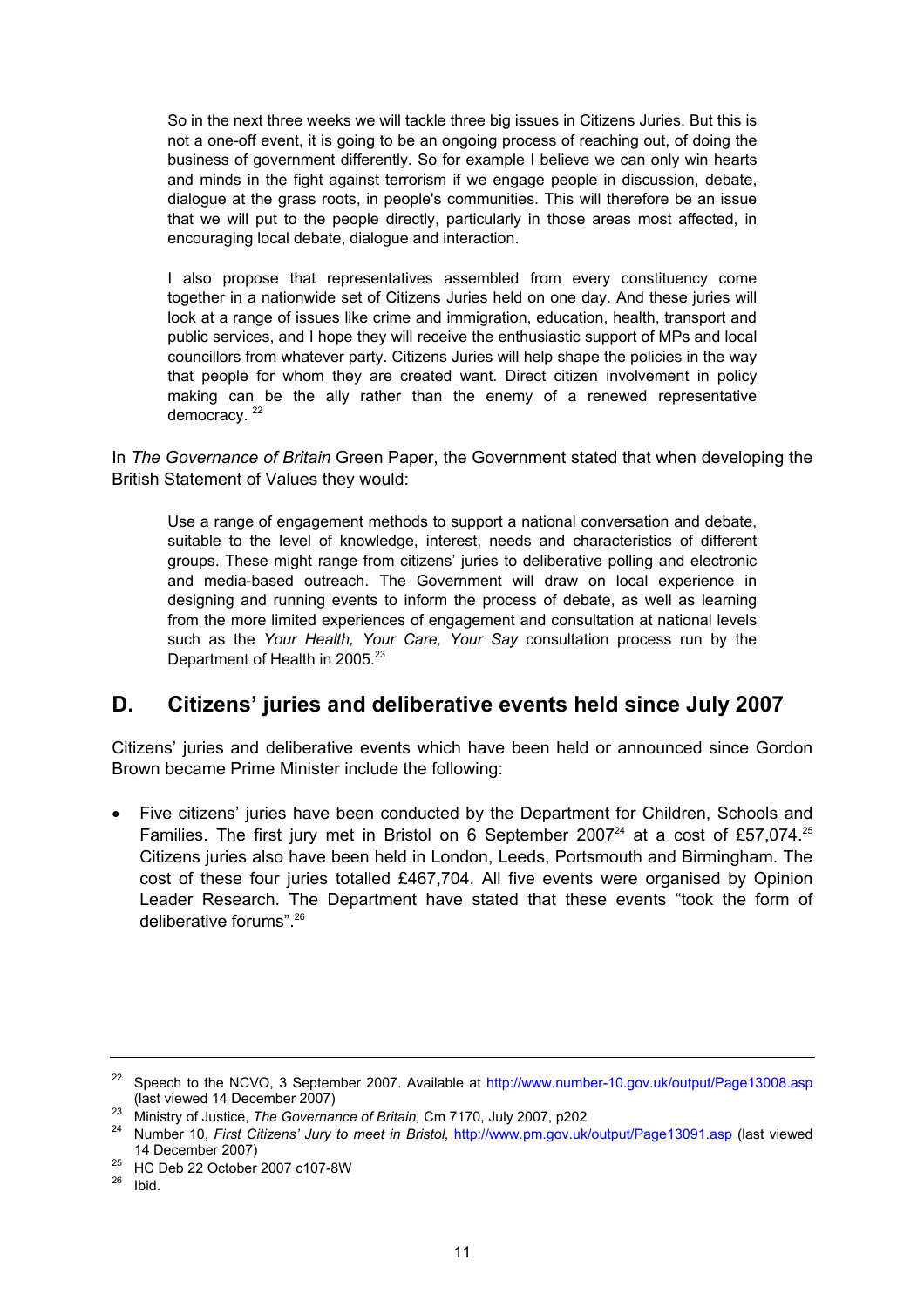- On 12 September a citizens' jury took place in Leicester on crime and communities.<sup>27</sup> This was organised by the research and events companies BMRB and Live events. The total cost of the event was £105,000.<sup>28</sup>
- On 18 September a citizens' jury took place on the NHS.<sup>29</sup> In parliamentary answer given on 30 October 2007 the Minister for Health, Dawn Primarolo, stated that:

…the Department held a series of citizens' juries informing Lord Darzi's review of the NHS. Again this was a national deliberative event conducted through nine regional events in each strategic health authority outside London. On 18 September 2007 over 1,100 patients, members of the public and NHS staff were involved in the events. The aim of which was to identify the way forward for a  $21<sup>st</sup>$  century NHS which is clinicallydriven, patient centred and responsive to local communities. Lord Darzi, the Prime Minister and the Secretary of State (Alan Johnson) attended the event in Birmingham and were video linked to each of the other eight events. The component of this was the nine 18 September events totalling £868,930.02.<sup>30</sup>

These events were organised by Opinion Leader Research.<sup>31</sup>

- The Cabinet Office has held a "day long deliberative forum" on the draft legislative programme on 20 October 2007. This was delivered by Ipsos Mori at an estimated cost of £52,575.32 76 members of the general public attended this event, with an average payment of £207 for each person who attended, which included the cost of their accommodation and travel.<sup>33</sup>
- The Department for Communities and Local Government has announced that it will be using citizens' juries to consider issues of "cohesions, migration and housing". In a parliamentary answer given on 30 October 2007, Hazel Blears explained that "These are in the early stage of being arranged and no formal contracts have yet been issued, and no firm costs or budgets have yet been assigned to these".<sup>34</sup>
- The Department for Innovation, Universities and Skills has announced a series of five student juries to be held in November and December 2007. The cost of these juries has been budgeted at £20,000, plus participants expenses. $35$  Two juries will take place in London, then one in each of Sheffield, Bristol and Manchester.<sup>36</sup>
- An event was held on 10 December to promote the *Governance of Britain* Green Paper. In a parliamentary answer given on 21 November 2007, Michael Wills stated that

- (last viewed 14 December 2007) 30 HC Deb 30 October 2007 c1219-20W
- 31 HC Deb 30 October 2007 c1219W
- 32 HC Deb 29 October 2007 c615-6W
- 33 HC Deb 5 December 2007 c1344W
- 34 HC Deb 30 October 2007 c1160W
- 35 HC Deb 26 November 2007 c164W
- 36 HC Deb 19 November 2007 c575W

<sup>&</sup>lt;sup>27</sup> Number 10 website, *Citizens' Jury Discusses Law and Order,* http://www.pm.gov.uk/output/Page13164.asp (last viewed 14 December 2007)

<sup>(</sup>last viewed 14 December 2007) 28 HC Deb 29 October 2007 c925W

<sup>29</sup> Number 10 website, *Citizens consulted on 21st century NHS,* http://www.pm.gov.uk/output/Page13218.asp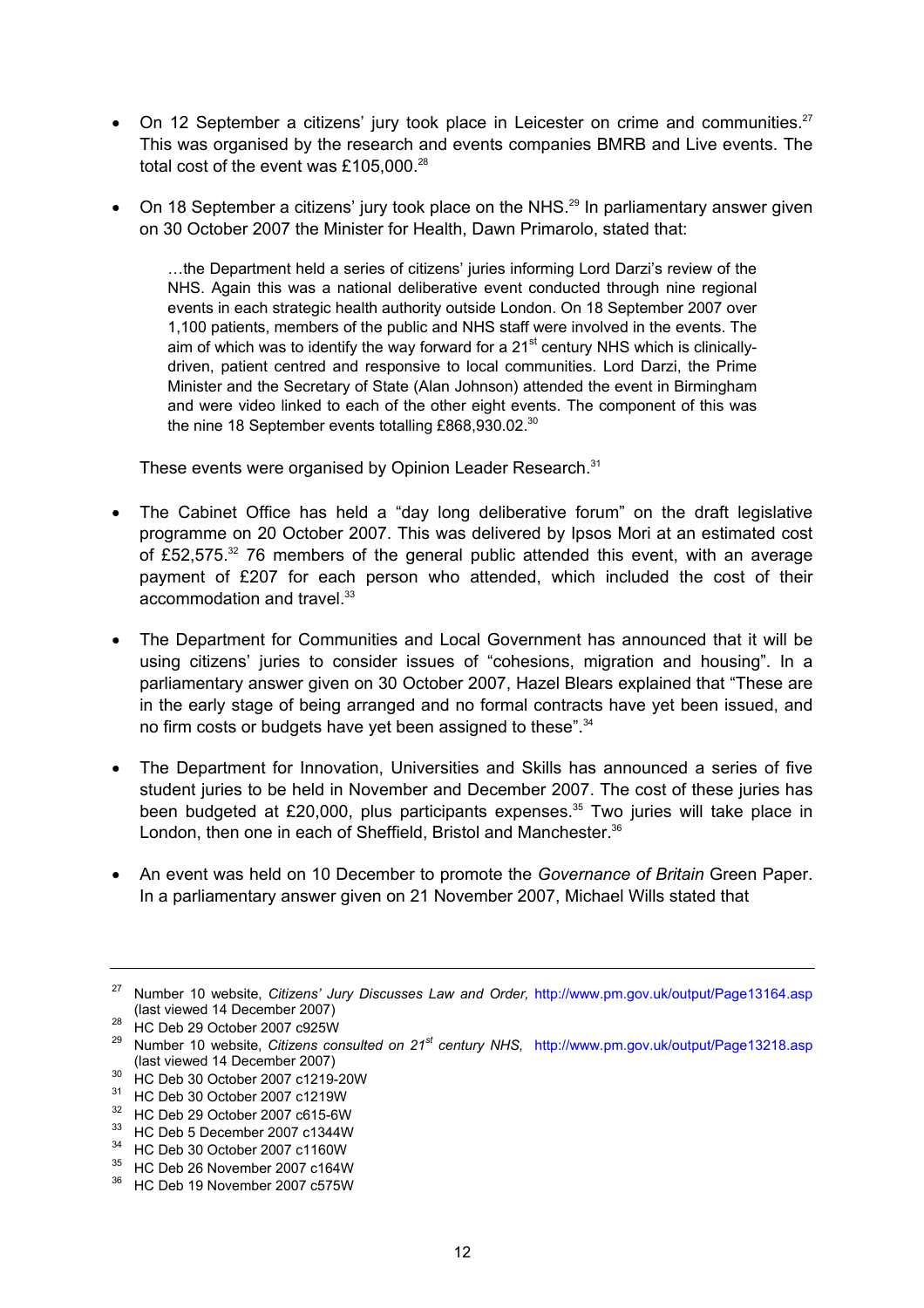Mr. Wills: We estimate that the event in Leicester on 10 December will cost in the region of £40,000. Final costs will be available once the event has been completed. $37$ 

Further events are due to be held in the new year.<sup>38</sup>

• In his 3 September 2007 speech to the National Council of Voluntary Organisations, the Prime Minister, Gordon Brown, also announced that there would be a Citizens' Summit on a British Statement of Values:

…a Citizens Summit, composed of a representative sample of the British people, will be asked to formulate the British statement of values that was proposed in our Green Paper on the future government of Britain, a living statement of rights and responsibilities for the British people. It won't take root anyway unless there is a real sense that it has been brought forward by people themselves, and this will be part of the wider programme on consultation led by Jack Straw and Michael Wills on the British statement of values, the idea of a British Bill of Rights and Responsibilities, rights and duties, the components of the Constitutional Reform Bill. Jack Straw will announce the details of this programme shortly.<sup>39</sup>

No further details have yet been announced.

## **E. Guidance on citizens' juries and deliberative forums**

The Cabinet Office offers interactive guidance on consultation, which includes information on Citizens' Juries. It states:

Citizens' Juries aim to give ordinary citizens a stronger role in democratic decisionmaking. A jury is made up of a small panel of 12 - 15 lay people who are not experts on the topic under discussion, nor members of interest groups or other key stakeholder organisations. Over the course of a day or more, the jury hears 'evidence' from a range of experts before discussing the issues amongst themselves and reaching a conclusion on the policy options available.

Citizens' juries are a useful gauge of public opinion and may also indicate how public views may change when presented with all available information and a broad range of options and arguments.

Citizens' juries are usually only used to assess public opinion on high profile or contentious issues. However, you should remember that the views of 15 people will not be representative of the entire public spectrum and that you will have to consider the jury's views alongside those obtained through more far-reaching consultation methods. You should also be aware that citizens' juries can become very expensive: you may have to pay for the time / expertise of your chosen speakers and will probably have to pay expenses - and for the time - of your jurors. And since they are spending a considerable amount of time getting involved in policy-making discussions, it is important too that you manage the expectations of your jurors carefully.

<sup>37</sup> HC Deb 21 Nov 2007 c975W

<sup>38</sup> HC Deb 21 Nov 2007 c975W

<sup>&</sup>lt;sup>39</sup> Gordon Brown, Speech to the National Council of Voluntary Organisations, 3 September 2007, http://www.number-10.gov.uk/output/Page13008.asp (last viewed 19 October 2007)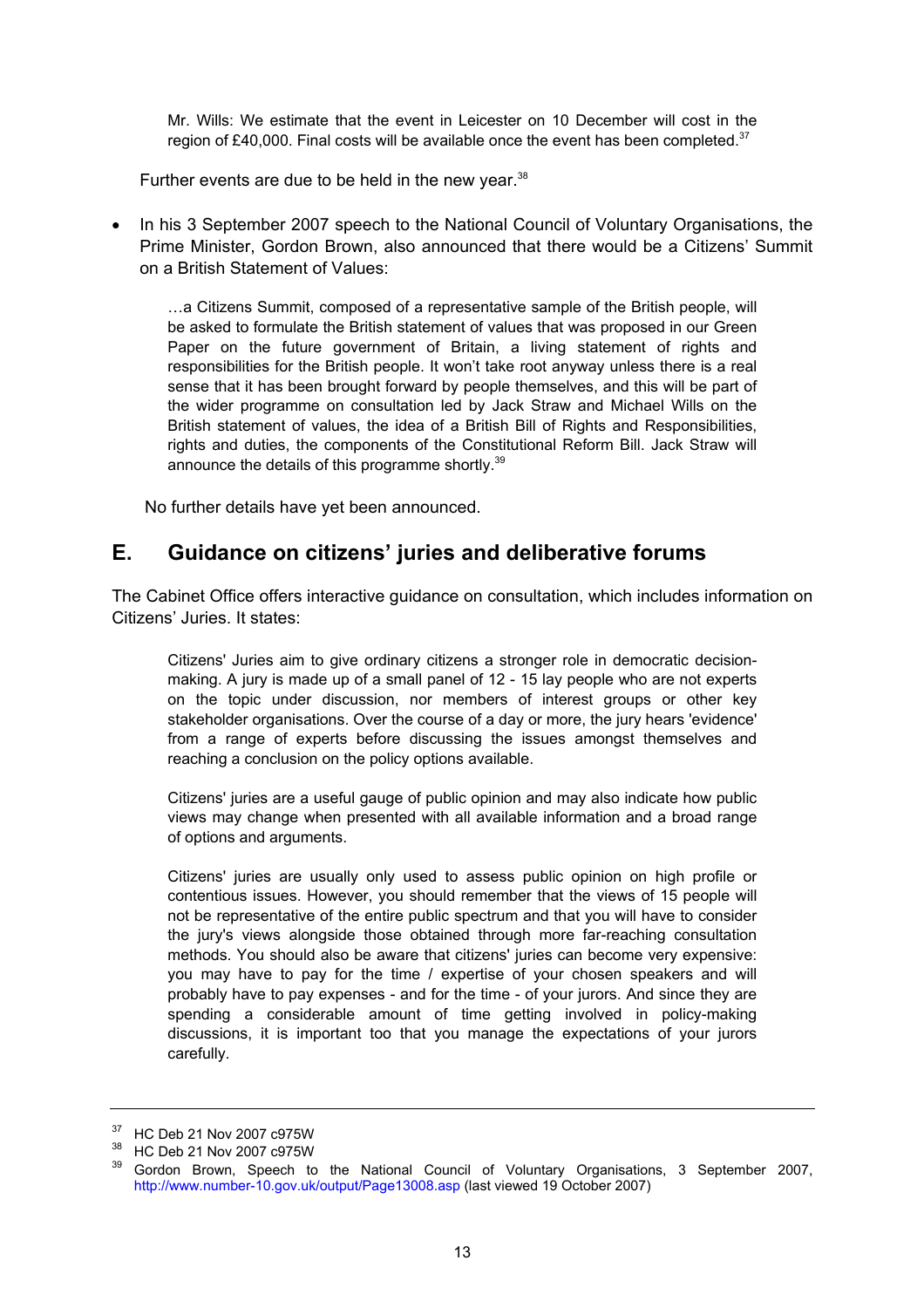Like citizens' juries, Deliberative Forums seek the views of a random sample of people and allow them to formulate opinions about policy options having heard presentations and arguments from a range of experts and key stakeholders. Deliberative forums are run for a much larger audience - usually at least 100 people are invited. They are often high profile and reported on by local or even national media. For these reasons, deliberative forums are really only appropriate for consulting on big, far-reaching issues.

Deliberative forums can again be useful to gain an indication of public opinion as well as to chart changes in opinion. There is evidence to show that in many cases, participants' original perceptions about a policy idea alter markedly having heard a broad range of ideas, options and arguments. Think carefully about how you might measure changes in opinion and how you might record the views of those attending.

Again, it is vital that you manage the expectations of those participating in your forum and give them feedback as the policy develops.<sup>40</sup>

Many of the events held since July 2007 would appear to have taken the form of deliberative forums, rather than the traditional citizens' jury model.

Nick Herbert, the Conservative Shadow Justice Secretary, has asked a parliamentary question about compliance with the Code of Conduct on Consultation:

**Nick Herbert:** To ask the Secretary of State for Justice whether the operation of citizens' juries will comply with the Code of Practice on Consultation. [155548]

**Mr. Straw:** Where the Government are consulting with the public it will comply with the Code of Practice. However, where citizens' juries are used to explore ideas and initial policy thinking rather than gain feedback on specific proposals the question of compliance or otherwise with the code may not arise. Any engagement has to be serious and help to strengthen the relationship between government and the public. This will mean adherence to good engagement principles.<sup>41</sup>

The Government has recently finished a consultation exercise on its consultation guidelines, but the results of this are yet to be published.<sup>42</sup>

Jack Straw has been asked about how individuals were chosen to sit on the citizens' juries held during autumn 2007:

**Nick Herbert:** To ask the Secretary of State for Justice how participants in citizens' juries will be chosen; and who is responsible for the *(a)* process and *(b)* decisions. [155547]

**Mr. Straw:** The choice of participants is dependent on the objectives for the jury and the subject matter. This might require a representative sample of the population, a

40

http://bre.berr.gov.uk/regulation/consultation/consultation\_guidance/methods\_of\_consultation/citizens\_juries\_f<br>orums.asp (last viewed 14 December 2007)

orums.asp (last viewed 14 December 2007) 41 HC Deb 17 September 2007 c2243W

<sup>42</sup> Better Regulation Executive, http://bre.berr.gov.uk/regulation/consultation/